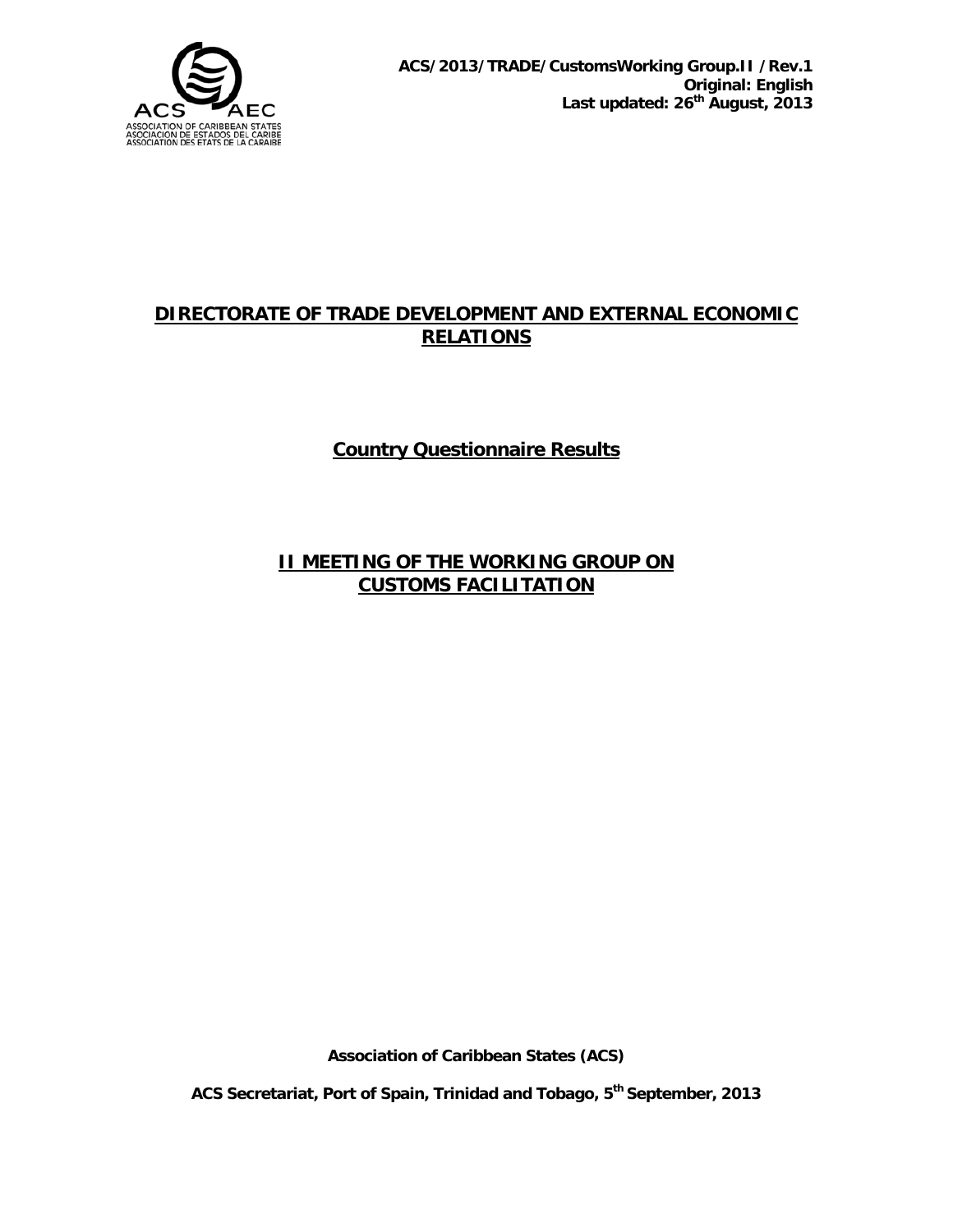# **Customs Facilitation Working Group**

#### **List of 15 Participating Countries:**

- 1. Antigua & Barbuda (AB)
- 2. Barbados (BDS)
- 3. Colombia (COL)
- 4. Costa Rica (CRA)
- 5. Curacao (CRC)
- 6. Dominican Republic (DR)
- 7. Guatemala (GTA)
- 8. Guyana (GUY)
- 9. Haiti (HAI)
- 10. Jamaica (JAM)
- 11.Mexico (MEX)
- 12.Panama (PAN)
- 13.St. Kitts and Nevis (SKN)
- 14.St. Vincent and the Grenadines (SVG)
- 15.Trinidad & Tobago (TT)

## **Questionnaire Results**

#### **1. Does your country use the World Customs Organization Harmonized System (WCO HS)?**

| <b>Yes/Version</b> |      | No |
|--------------------|------|----|
|                    | 2007 |    |
|                    | 2012 |    |
|                    | 1996 |    |

It was observed that among the Latin American Member states, comprising of 5 members, the latest version of the World Customs Organization Harmonized System (i.e. 2012) was used in their Customs offices. The CARICOM members operated using older versions of the WCO HS, i.e. Versions 1996 and 2007. Antigua and Barbuda noted that they had plans to update to the 2007 version in early 2013. St. Kitts and Nevis, and Guyana indicated plans to upgrade to WCO HS 2012 in the near future. Whether the difference in versions used by Member states is a weak point, the extent to which it creates discrepancies in procedures or if it acts as a hindrance to harmonization should be investigated.

\*(Curacao is not included at present due to the incomplete questionnaire).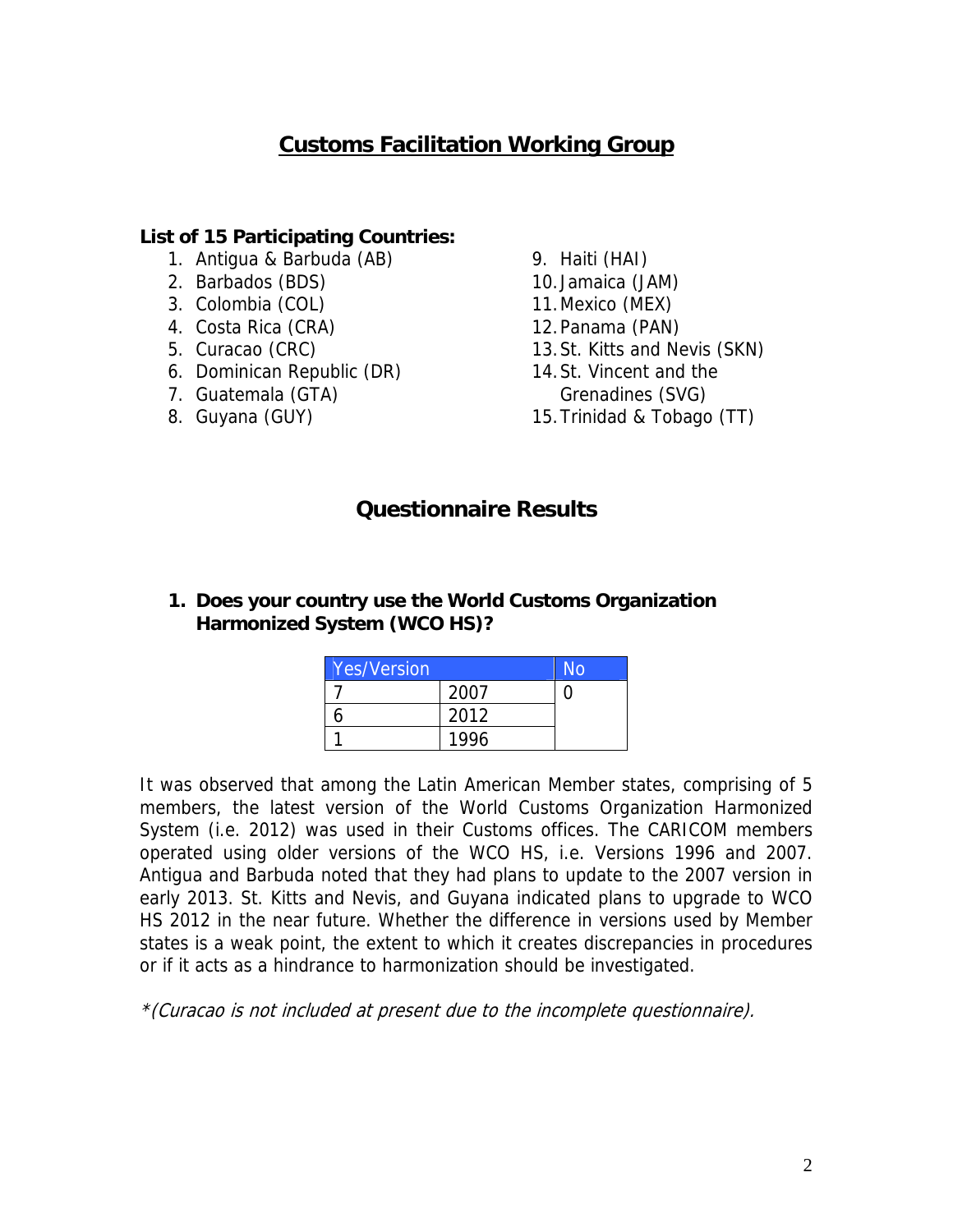**2. Which Automated Customs System is being used in your Customs departments?** 

| <b>Automated Customs System</b>          | No. of Countries |
|------------------------------------------|------------------|
| <b>ASYCUDA</b>                           | 5                |
| <b>TRIPS</b>                             |                  |
| <b>SAAI</b>                              |                  |
| <b>SIGA</b>                              |                  |
| CASEX (Proprietary)                      |                  |
| <b>SAQBE</b>                             |                  |
| <b>CASE</b> (Customs Automated Services) |                  |
| MUISCA (Modelo Únicó de Ingresas)        |                  |
| TICA                                     |                  |

A wide variety of computerized customs systems are used among Member states, the UNCTAD ASYCUDA being the most popular. St. Kitts and Nevis commented that while they are currently using TRIPS, they planned to change over to ASYCUDA.

#### **3. Is the digitization of customs systems and processes a priority?**



There was unanimous agreement amongst the 14 Member states who answered this question, that the digitization of systems and processes was a priority for Members. This comes as no surprise due to the greater efficiency and accuracy which can be achieved from automated, computerized processes and cost benefits resulting from the usage of less paper and less man power.

\*(Curacao is not included at present due to the incomplete questionnaire).

#### 4. **Which processes in your country are digitized?**

a) Table showing countries which have digitized processes (X)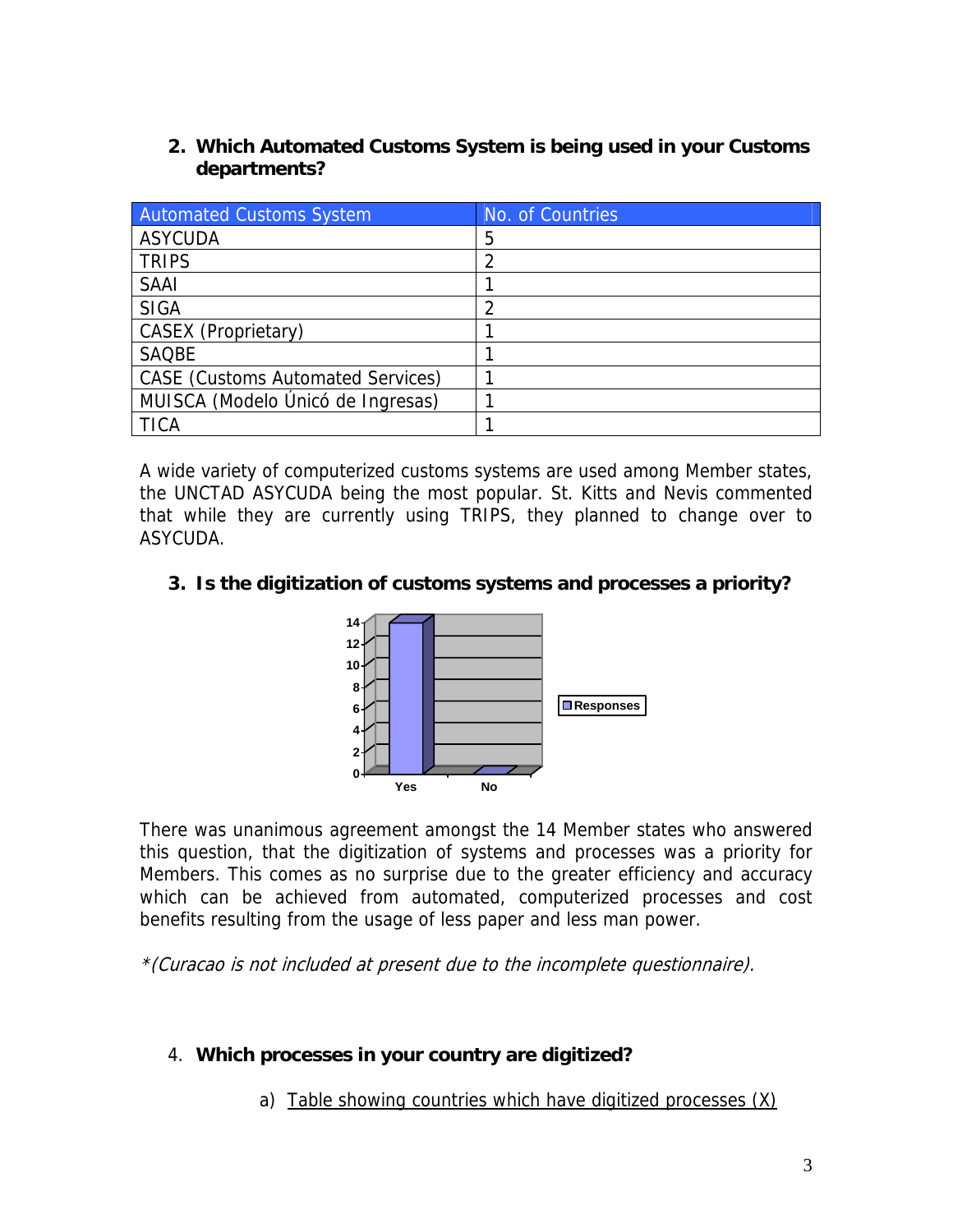| <b>Process</b>      | AB | <b>BDS</b> | COL | <b>CRA</b> | <b>DR</b> | <b>GUY</b> | <b>GTA</b> | <b>HAI</b> | <b>JAM</b> | <b>MEX</b> | <b>PAN</b> | <b>SKN</b> | <b>SVG</b> | IТТ |
|---------------------|----|------------|-----|------------|-----------|------------|------------|------------|------------|------------|------------|------------|------------|-----|
| <b>Manifest</b>     |    | Χ          | X   | X          | Χ         |            | X          | X          | X          |            | χ          |            | X          | Χ   |
| Import              | X  | X          | X   | X          | X         |            | X          | X          | X          | X          | X          | X          | $\times$   | X   |
| <b>Declaration</b>  |    |            |     |            |           |            |            |            |            |            |            |            |            |     |
| Export              | X  | X          | X   | $\times$   | X         |            | X          | X          | X          | X          | X          | X          | $\times$   | X   |
| <b>Declaration</b>  |    |            |     |            |           |            |            |            |            |            |            |            |            |     |
| Tax-duty            | X  | X          | X   | $\times$   | X         | $\sf X$    | $\times$   | X          | X          | X          | X          | $\times$   | X          | X   |
| <b>Calculations</b> |    |            |     |            |           |            |            |            |            |            |            |            |            |     |
| Selectivity         |    | X          | X   | X          | X         |            | X          | X          | X          | Χ          | X          |            | X          | χ   |
| Trade               | X  | X          | X   | $\times$   | X         | X          | X          | X          |            | X          | X          | $\times$   | $\times$   | X   |
| <b>Statistics</b>   |    |            |     |            |           |            |            |            |            |            |            |            |            |     |
| <b>Risk</b>         |    | X          | X   | $\times$   |           |            | X          |            | X          | X          | X          |            | X          | X   |
| Management          |    |            |     |            |           |            |            |            |            |            |            |            |            |     |

It was noted that quite a few processes had been digitized amongst territories which indicates the transition to paperless customs processing and the growing trend towards computerized, automated process which reflects the responses given in Question 3 Jamaica indicated that it had only partially implemented digitization for processes such as: manifest, export declaration, selectivity and risk management. Antigua and Barbuda stated that they were building profiles for selectivity and risk management processes at present.

| b) Table showing frequency of digitization for each process |  |  |  |  |
|-------------------------------------------------------------|--|--|--|--|
|                                                             |  |  |  |  |

| <b>Process</b>               | <b>Frequency of Digitization Among</b><br><b>Member States</b> |
|------------------------------|----------------------------------------------------------------|
| Manifest                     | 10                                                             |
| <b>Import Declaration</b>    | 13                                                             |
| <b>Export Declaration</b>    | 13                                                             |
| <b>Tax-duty Calculations</b> | 14                                                             |
| Selectivity                  | 11                                                             |
| <b>Trade Statistics</b>      | 13                                                             |
| <b>Risk Management</b>       | 9                                                              |
| Proof of Electronic Value    |                                                                |

#### **5. Which customs related information can be obtained electronically (online)?**

| Country             | Customs related information available<br>online                                       |
|---------------------|---------------------------------------------------------------------------------------|
| Antigua and Barbuda | Customs law and regulations, HS Tariff<br>and Customs (Control and<br>Management) Act |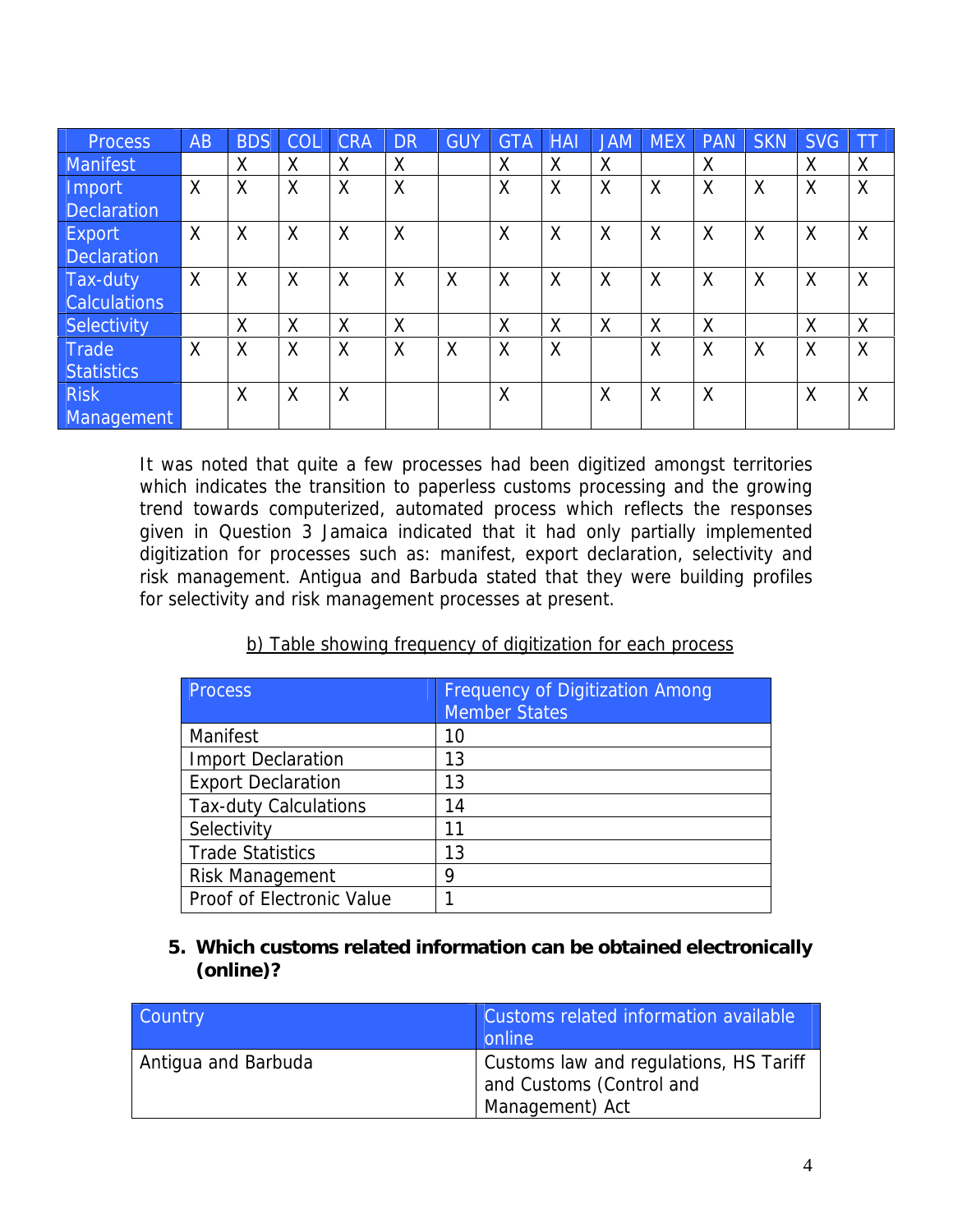| <b>Barbados</b>    | None (website currently being                                                               |
|--------------------|---------------------------------------------------------------------------------------------|
| Colombia           | upgraded)<br><b>Consultation Customs Tariff, tariff</b>                                     |
|                    |                                                                                             |
|                    | classifications issued, foreign trade                                                       |
|                    | statistics, customs procedures and                                                          |
|                    | services, process and trade services,                                                       |
|                    | forms, technical regulations, tax,<br>customs and exchange etc.                             |
| Costa Rica         | Transactions, procedures & rules                                                            |
| Curacao            | None (website to be launched in the                                                         |
|                    | near future)                                                                                |
| Dominican Republic | Information concerning legislation,<br>$\bullet$<br>regulations, norms, laws and<br>decrees |
|                    | Trade agreements.                                                                           |
|                    | Import duties, taxes.<br>$\bullet$                                                          |
|                    | List of terms, passenger<br>$\bullet$                                                       |
|                    | information                                                                                 |
|                    | Basic information: Country code,<br>$\bullet$                                               |
|                    | unit of measurement, currency                                                               |
|                    | exchange                                                                                    |
|                    | Application and checks, quotes,                                                             |
|                    | settlements, customs declarations.                                                          |
|                    | Payments.                                                                                   |
|                    | <b>List of Customs-Free Production</b>                                                      |
|                    | Zones, list of quotas, quota                                                                |
|                    | allocation.                                                                                 |
|                    | <b>Application for Tax Exemption</b><br>0% Tariff Rates                                     |
|                    | <b>Ship Arrival Itinerary</b>                                                               |
|                    | <b>Contact Center.</b>                                                                      |
|                    | <b>DGA Digital Journal</b>                                                                  |
| Guatemala          | Tariff data, query statements by                                                            |
|                    | importers, customs procedures,                                                              |
|                    | pending transits, filling instructive                                                       |
|                    | goods declarations DUA-GT.                                                                  |
| Guyana             | <b>Status of Declaration</b>                                                                |
|                    | Procedures on Importation and                                                               |
|                    | <b>Exportation and Paying Duties</b>                                                        |
|                    | <b>Customs Brokers and Licensing</b>                                                        |
|                    | <b>Travellers' Information</b>                                                              |
|                    | World Trade Point Regulation Link                                                           |
|                    | <b>Calculation of Customs Duties</b>                                                        |
|                    | Customs Declaration Form (C73)                                                              |
|                    | <b>Notification for Export Forms</b>                                                        |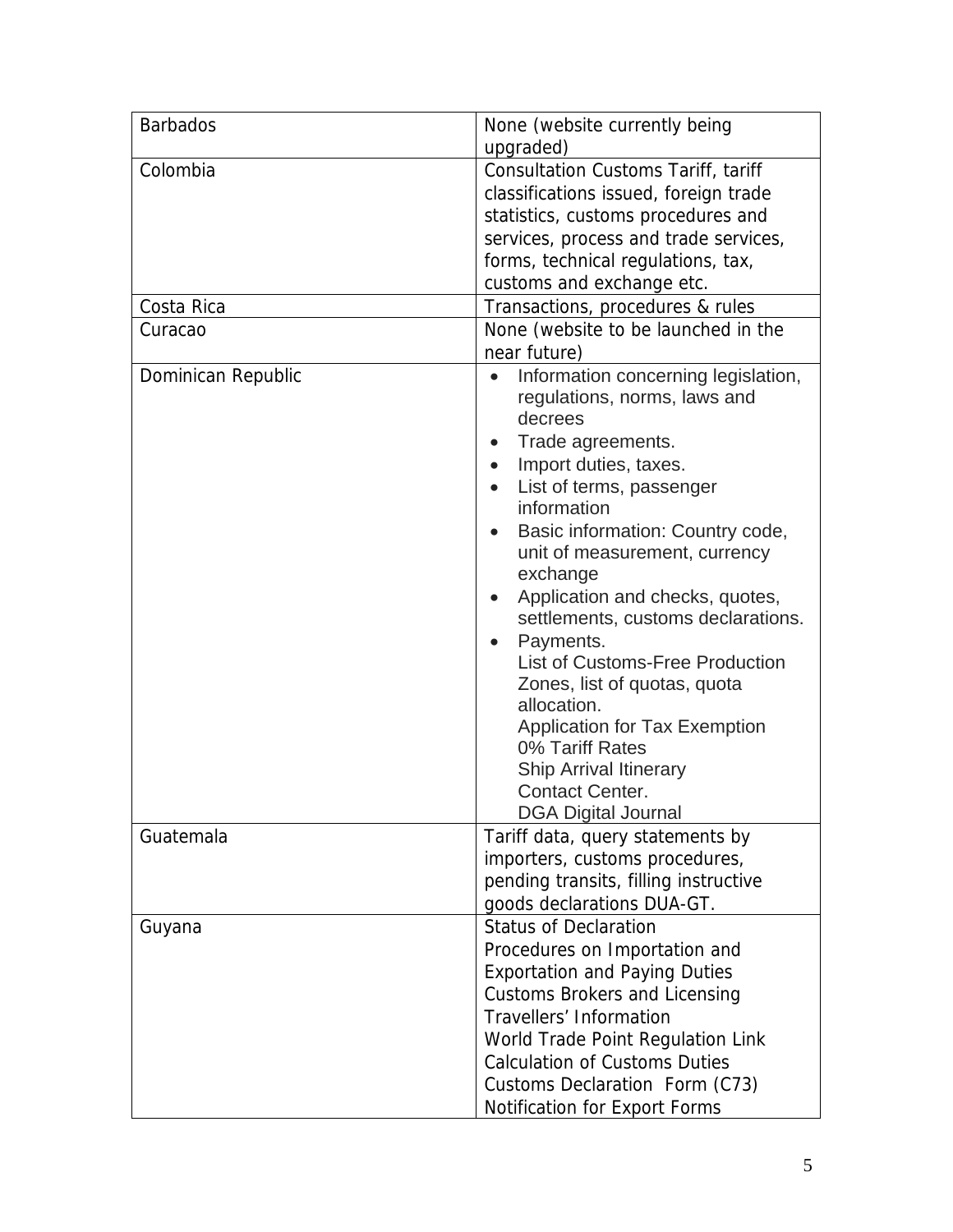| Haiti                          | Information on customs regulations<br>and an On-line help desk.<br>Website is currently under<br>construction.                                                            |
|--------------------------------|---------------------------------------------------------------------------------------------------------------------------------------------------------------------------|
| Mexico                         | All information contained in the<br>customs document used for the import<br>and export of goods                                                                           |
| Jamaica                        | Most procedures are available on our<br>website. We can provide any other<br>information upon request via email.                                                          |
| Panama                         | All information is provided online                                                                                                                                        |
| St. Kitts and Nevis            | Legislation, forms, Common External<br>Tariff                                                                                                                             |
| St. Vincent and the Grenadines | Reports e.g. manifest, declaration,<br>enforcement etc, and a variety of<br>customs forms                                                                                 |
| Trinidad and Tobago            | (a) Non registered users: B/L<br>Tracking, Manifest Tracking<br>Registered users: Online Tariff, Tax<br><b>Treatment and owned Declaration</b><br>processed on the system |

Data shows that a wide variety of information is available online. Some states were extremely limited in the scope of material available online. Where it was indicated that there was little or no information available online, there are plans to launch or upgrade websites to provide information online.

#### **6. Overall assessment of customs facilities and infrastructure:**

| <b>Country</b>      | <b>Overall Assessment</b>                       |  |  |  |  |
|---------------------|-------------------------------------------------|--|--|--|--|
| Antiqua and Barbuda | Poor working conditions, lacking in physical    |  |  |  |  |
|                     | infrastructure and facilities.                  |  |  |  |  |
| <b>Barbados</b>     | Customs and Excise Department is good           |  |  |  |  |
|                     | condition due to recent renovations. I.T.       |  |  |  |  |
|                     | infrastructure received major enhancement with  |  |  |  |  |
|                     | the implementation of a risk management tool,   |  |  |  |  |
|                     | an IT tool for the managing of VAT, and the     |  |  |  |  |
|                     | upgrade of the Website which is currently on-   |  |  |  |  |
|                     | going. Additionally, a number of desk tops were |  |  |  |  |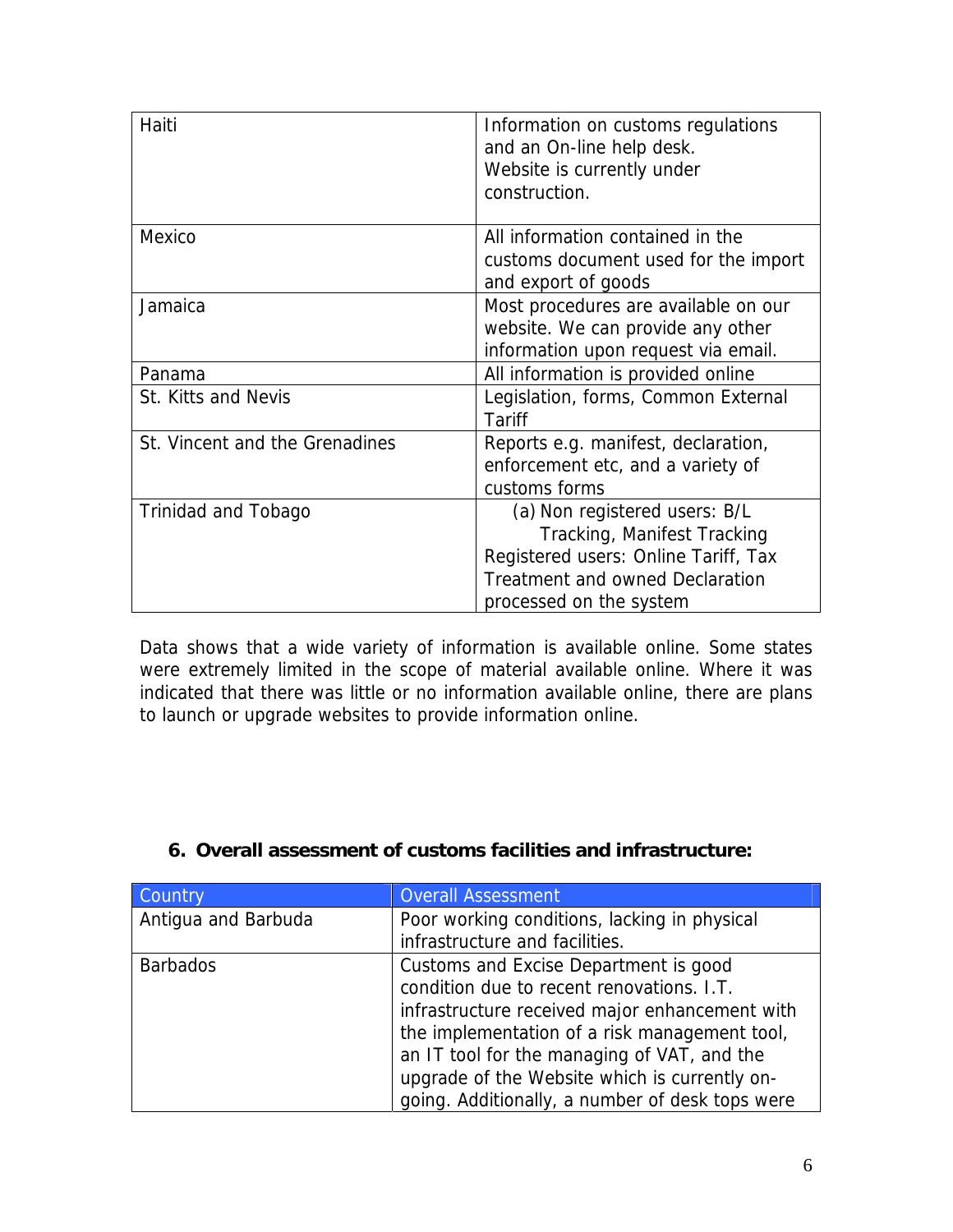|                    | made available to the extent that each officer's     |
|--------------------|------------------------------------------------------|
|                    | desk is now complete with a computer. It is          |
|                    | proposed that (i) an upgrade to ASYCUDA World        |
|                    | will commence before the year; (ii) the              |
|                    | implementation of a Document Management              |
|                    | Workflow System will be implemented shortly;         |
|                    | (iii) the implementation of an Electronic Single     |
|                    | Window is being considered                           |
| Colombia           | In general terms, customs facilities and             |
|                    | infrastructure are good. However there are           |
|                    | certain shortcomings within Directorates being       |
|                    | screened by the competent agency in the state.       |
| Costa Rica         | Adequate - Presently working on projects to          |
|                    | improve the customs infrastructure.                  |
| Curacao            | Physical Infrastructure: Most buildings are          |
|                    | recently renovated and in good condition,            |
|                    | however there are a few which require upgrades       |
|                    | to meet customs standards.                           |
|                    | I.T.: Systems are up to date.                        |
| Dominican Republic | The Dominican Republic has:                          |
|                    | • 9 terminal areas for cargo and passengers          |
|                    | • 17 marine terminals.                               |
|                    | • 5 terminals border                                 |
|                    | 19 fiscal deposits: of re-export, general            |
|                    | warehouses & deconsolidation                         |
| Guatemala          | General conditions of the customs infrastructure     |
|                    | of the republic are acceptable, but there is still   |
|                    | much to be done to the organizing the                |
|                    | infrastructure for example properly defining the     |
|                    | primary zone and provide greater safety for our      |
|                    | staff and visitors.                                  |
| Guyana             | Moving towards Customs modernization (SWAPS          |
|                    | $etc.$ )                                             |
| Haiti              | Rehabilitation and Construction programme            |
|                    | under way.                                           |
|                    | All services relating to operations are available in |
|                    | Customs offices.                                     |
| Jamaica            | ICT infrastructure is good as they have a Central    |
|                    | Data Center, high speed wide area network and        |
|                    | local area network, voice over IP telephony and      |
|                    | computer workstations at most locations.             |
| Mexico             | Considering that in Mexico there are 49 customs      |
|                    | in their territory, some of which take a greater     |
|                    | volume of daily transactions. These are equipped     |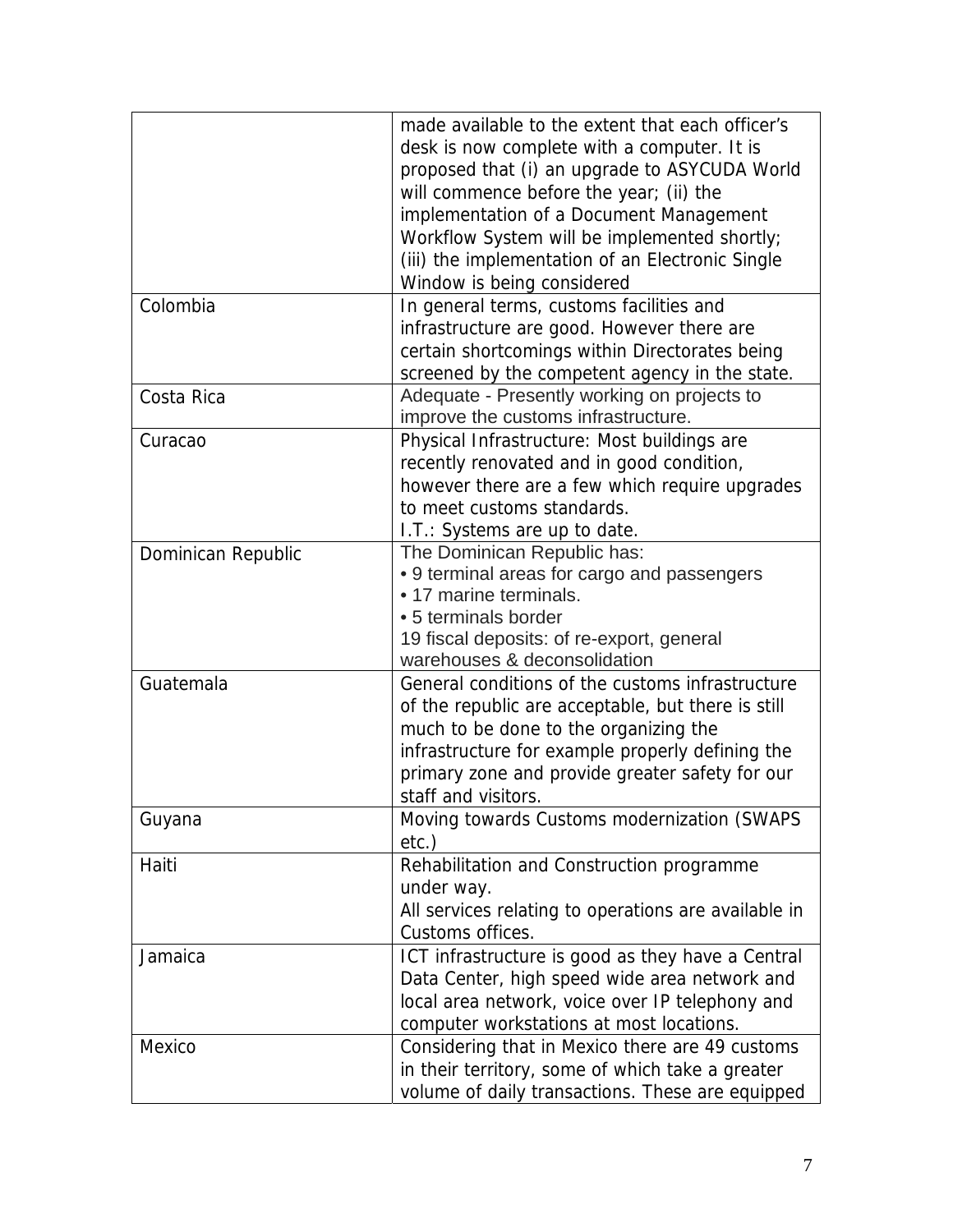|                                   | with infrastructure, equipment and automated<br>processes to improve foreign trade facilitation<br>control and customs clearance.               |
|-----------------------------------|-------------------------------------------------------------------------------------------------------------------------------------------------|
| Panama                            | General infrastructure of Panama Customs is in<br>good condition and the whole system is<br>automated.                                          |
| St. Kitts and Nevis               | Good physical infrastructure. I.T. infrastructure is<br>up to date.                                                                             |
| St. Vincent and the<br>Grenadines | Current customs infrastructure is congested.<br>Awaiting completion of two new buildings in 2013<br>to resolve congestion.                      |
| <b>Trinidad and Tobago</b>        | The IT infrastructure is good, the physical<br>infrastructure is lacking. Currently awaiting<br>approval for occupation of new office building. |

Overall, customs facilities in the Greater Caribbean Region were said to be in good condition. Among CARICOM Member States, physical infrastructure was a major concern. Some found that current physical infrastructure was lacking as indicated by Barbados (who had recently renovated), Curacao, Trinidad and Tobago and especially Antigua and Barbuda. Information Technology systems were a strong point among participants, with most being up-to-date. Another concern noted was the need for better organization within the Customs agency as noted by Colombia and Guatemala which has been pinpointed for review to improve operations.

| Country             | Areas of priority                                                                                                                                                                          |
|---------------------|--------------------------------------------------------------------------------------------------------------------------------------------------------------------------------------------|
| Antigua and Barbuda | 1. Proper update of equipment and tools<br>2. Update to computerized systems<br>3. Detailed training in customs related fields<br>4. Proper laboratories, testing devices and<br>equipment |
| <b>Barbados</b>     | 1. Capacity Building<br>2. Training                                                                                                                                                        |
| Colombia            | 1. Publication: legislation and administrative<br>procedures on the Internet, points of view<br>of customs procedures, draft standards                                                     |

## **7. Main priority needs for Customs Facilitation in your country**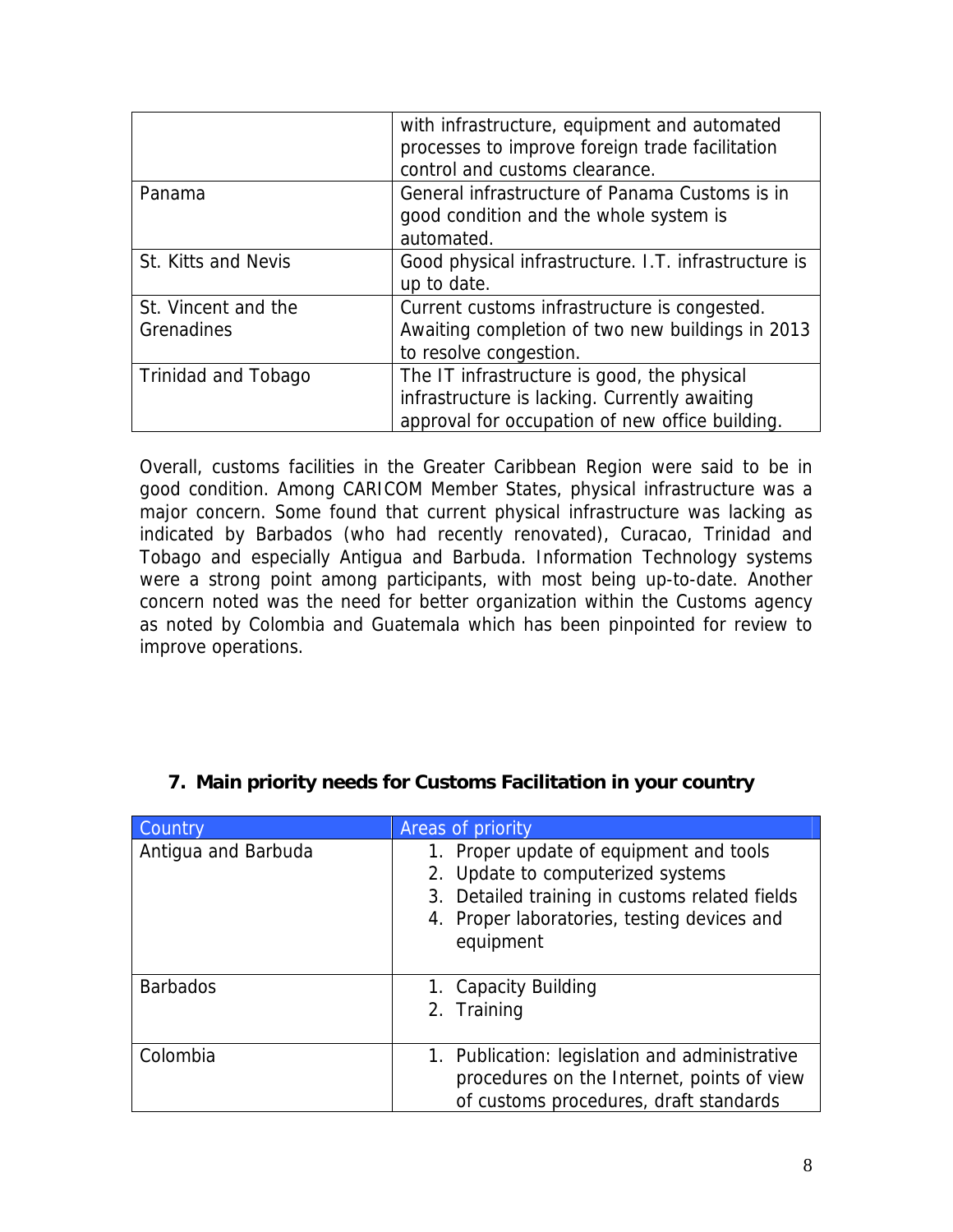|                    | 2. Clearance of goods within 48 hours after                |
|--------------------|------------------------------------------------------------|
|                    | the arrival of the goods or advance                        |
|                    | declaration initial direct download                        |
|                    | 3. Shipments                                               |
|                    | 4. Automation                                              |
|                    | 5. Risk management                                         |
|                    |                                                            |
| Costa Rica         | <b>Risk management and Authorized Economic</b><br>Operator |
| Curacao            | 1. Upgraded IT systems and computers                       |
|                    | 2. Capacity building related to linguistics and            |
|                    | team building                                              |
|                    | 3. Modernization of customs techniques                     |
|                    | 4. Improved physical infrastructure                        |
| Dominican Republic | 1. To achieve a balance between efficient                  |
|                    | clearance and customs controls, ie,                        |
|                    | decrease operational costs in terms of                     |
|                    | streamlining the office without weakening                  |
|                    | existing customs controls through risk                     |
|                    | systems, Single Window and form of the                     |
|                    | OAS.                                                       |
|                    |                                                            |
| Guatemala          | Enhancement of Customs facilitation: Due to its            |
|                    | great importance to the tax administration to              |
|                    | achieve their goals, it is developing many projects        |
|                    | in support of customs facilitation and to expedite         |
|                    | the passage through Customs such as paperless              |
|                    | customs procedures.                                        |
| Guyana             | Increase in Trade for Economic growth                      |
| Haiti              | 1. Reinforcement of the automated system.                  |
|                    | 2. Establishment of a Control Service a                    |
|                    | posteriori                                                 |
|                    | 3. Creation of a Fraud Statistics Database.                |
|                    | 4. Establishment of a service to users at                  |
|                    | customs offices                                            |
|                    | Implementation of Risk Management procedures.              |
| Jamaica            | 1. Refining of existing procedures (Business               |
|                    | Processes) in accordance with best                         |
|                    | practices.                                                 |
|                    | 2. Training                                                |
|                    |                                                            |
| Mexico             | Full implementation of automated systems.                  |
|                    | 1. Streamlined procedures through a "one<br>stop shop"     |